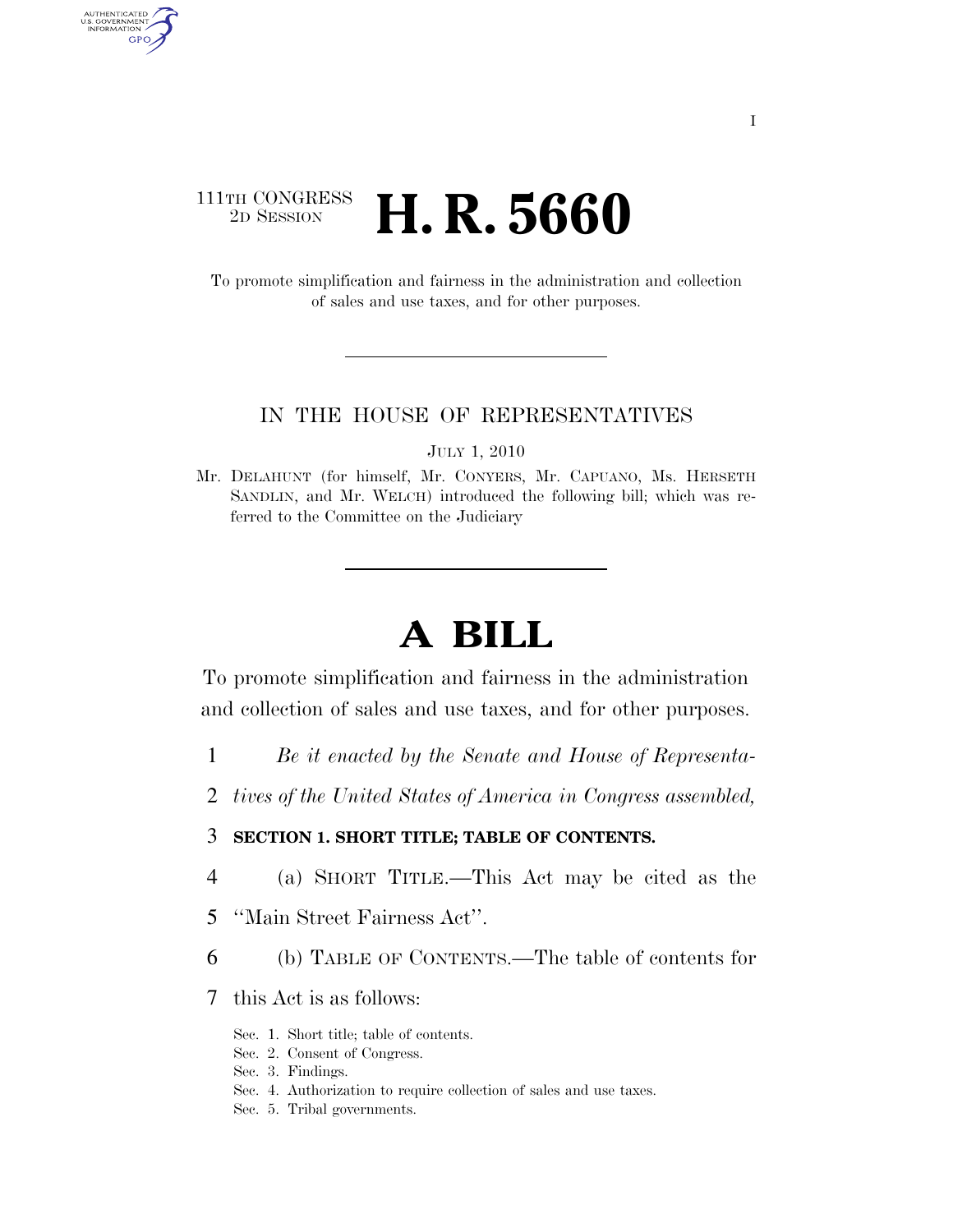- Sec. 6. Determinations by governing board and judicial review of such determinations.
- Sec. 7. Minimum simplification requirements.
- Sec. 8. Limitation.
- Sec. 9. Expedited judicial review.
- Sec. 10. Definitions.
- Sec. 11. Sense of Congress on digital goods and services.

#### **SEC. 2. CONSENT OF CONGRESS.**

- Congress consents to the Streamlined Sales and Use
- Tax Agreement.

#### **SEC. 3. FINDINGS.**

- Congress makes the following findings:
- (1) States should be encouraged to simplify their sales and use tax systems.
- (2) As a matter of economic policy and basic fairness, similar sales transactions should be treated equally, without regard to the manner in which sales are transacted, whether in person, through the mail, over the telephone, on the Internet, or by other means.
- (3) Congress may facilitate such equal taxation consistent with the United States Supreme Court's decision in Quill Corp. v. North Dakota.
- (4) States that voluntarily and adequately sim- plify their tax systems should be authorized to cor- rect the present inequities in taxation through re- quiring sellers to collect taxes on sales of goods or services delivered in-state, without regard to the lo-cation of the seller.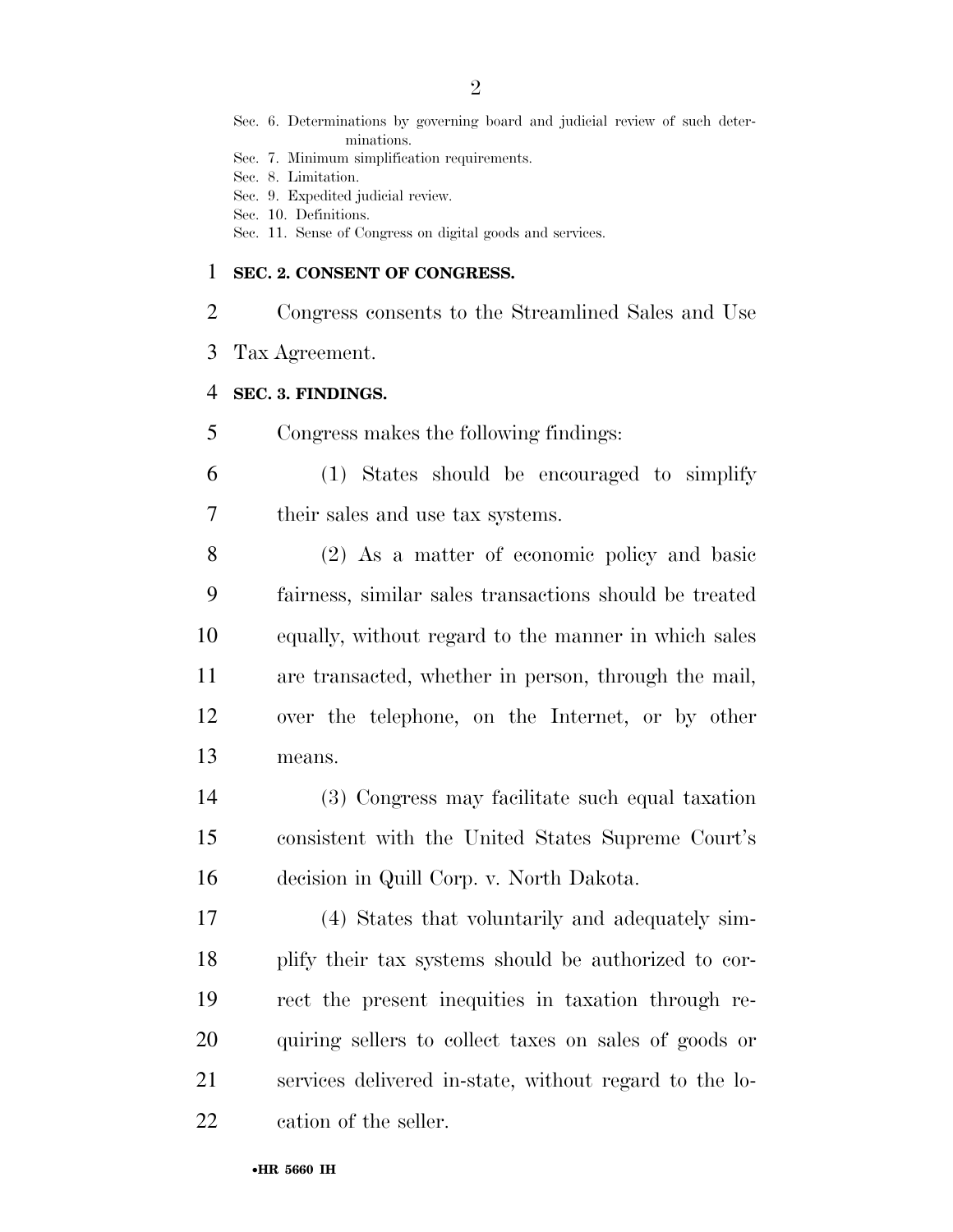| $\mathbf{1}$   | (5) The States have experience, expertise, and          |
|----------------|---------------------------------------------------------|
| $\overline{2}$ | a vital interest in the collection of sales and use     |
| 3              | taxes, and thus should take the lead in developing      |
| $\overline{4}$ | and implementing sales and use tax collection sys-      |
| 5              | tems that are fair, efficient, and non-discriminatory   |
| 6              | in their application and that will simplify the process |
| 7              | for both sellers and buyers.                            |
| 8              | (6) Online consumer privacy is of paramount             |
| 9              | importance to the growth of electronic commerce         |
| 10             | and must be protected.                                  |
| 11             | SEC. 4. AUTHORIZATION TO REQUIRE COLLECTION OF          |
| 12             | SALES AND USE TAXES.                                    |
|                |                                                         |
| 13             | (a) GRANT OF AUTHORITY.                                 |
| 14             | (1) IN GENERAL.—Each Member State under                 |
| 15             | the Streamlined Sales and Use Tax Agreement is          |
| 16             | authorized, subject to the requirements of this sec-    |
| 17             | tion, to require all sellers not qualifying for the     |
| 18             | small seller exception to collect and remit sales and   |
| 19             | use taxes with respect to remote sales sourced to       |
| 20             | that Member State under the Agreement.                  |
| 21             | (2) REQUIREMENTS FOR AUTHORITY.—The au-                 |
| 22             | thorization provided under paragraph (1) shall be       |
| 23             | granted once all of the following have occurred:        |
| 24             | (A) Ten States comprising at least 20 per-              |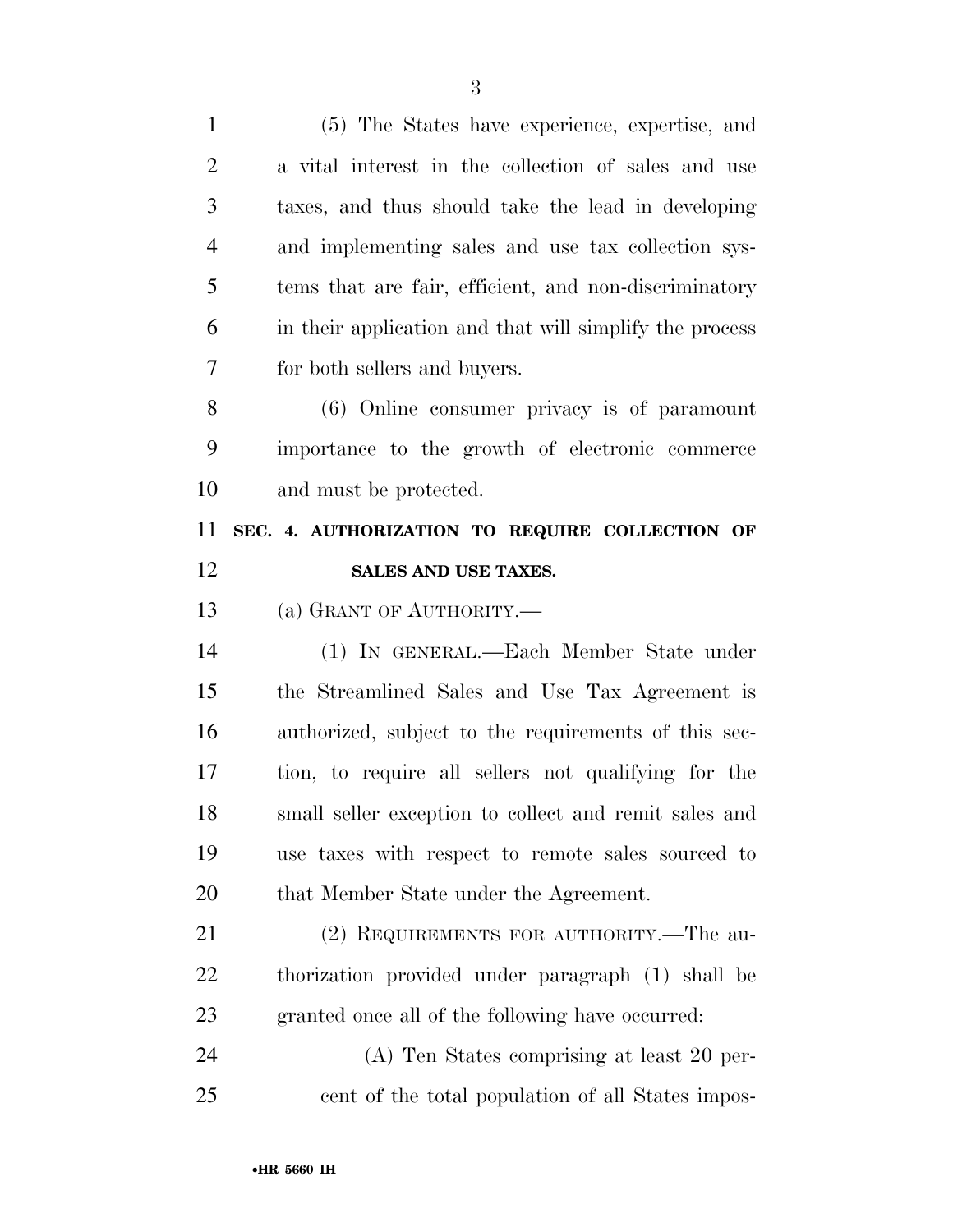| $\mathbf{1}$   | ing a sales tax, as determined by the most re-   |
|----------------|--------------------------------------------------|
| $\overline{2}$ | cent Federal census, have petitioned for mem-    |
| 3              | bership and have become Member States under      |
| $\overline{4}$ | the Agreement.                                   |
| 5              | (B) The following necessary operational as-      |
| 6              | pects of the Agreement have been implemented     |
| 7              | by the Governing Board:                          |
| 8              | (i) Provider and system certification.           |
| 9              | (ii) Setting of monetary allowance by            |
| 10             | contract with providers.                         |
| 11             | Implementation of an online<br>(iii)             |
| 12             | multistate registration system.                  |
| 13             | (iv) Adoption of a standard form for             |
| 14             | claiming exemptions electronically.              |
| 15             | (v) Establishment of advisory coun-              |
| 16             | cils.                                            |
| 17             | (vi) Promulgation of rules and proce-            |
| 18             | dures for dispute resolution.                    |
| 19             | (vii) Promulgation of rules and proce-           |
| 20             | dures for audits.                                |
| 21             | (viii) Provisions for funding and staff-         |
| 22             | ing the Governing Board.                         |
| 23             | (C) Each Member State has met the re-            |
| 24             | quirements to provide and maintain the data-     |
| 25             | bases and the taxability matrix described in the |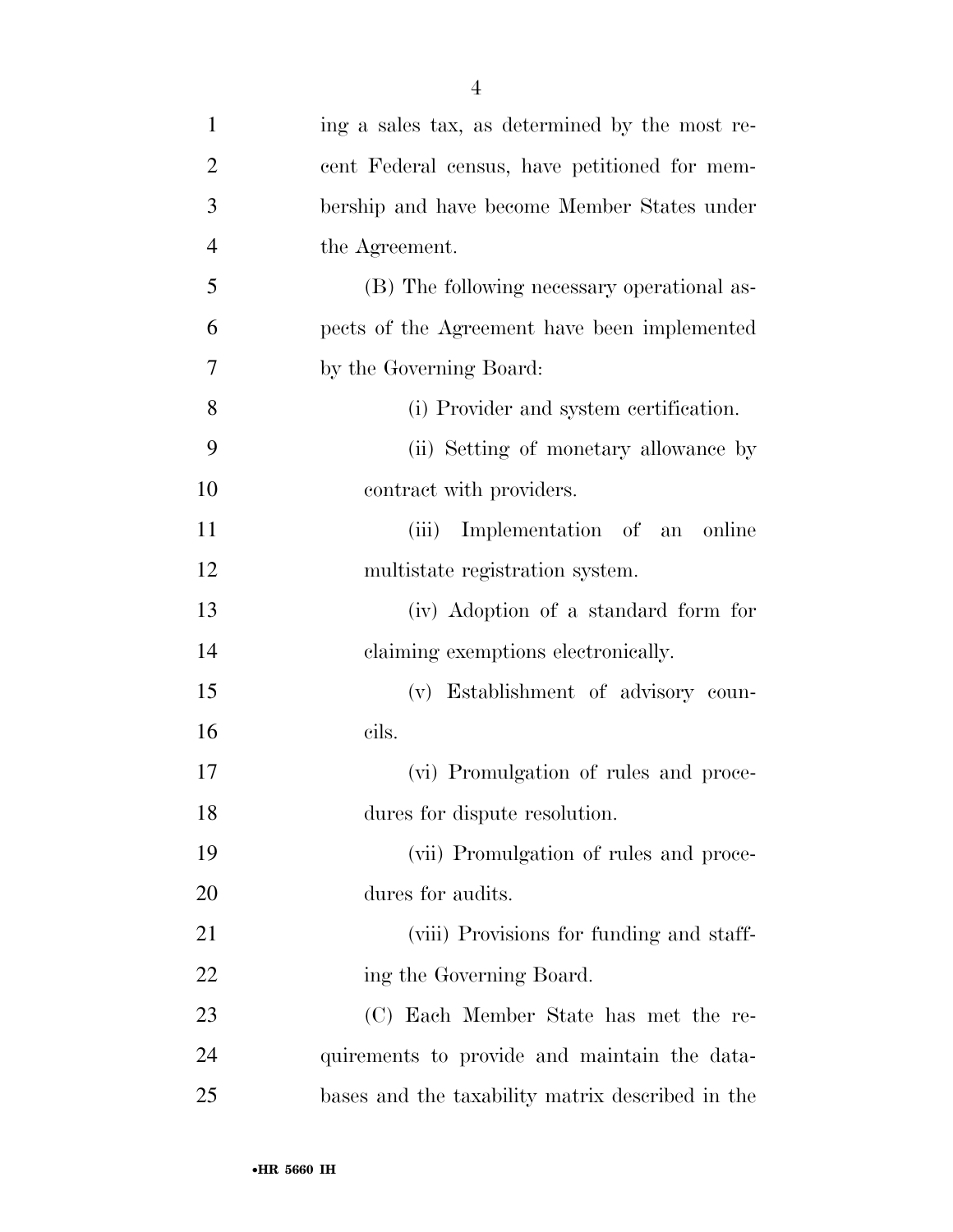| $\mathbf{1}$   | Agreement, pursuant to requirements of the           |
|----------------|------------------------------------------------------|
| $\overline{2}$ | Governing Board.                                     |
| 3              | (3) LIMITATION OF AUTHORITY.—The author-             |
| $\overline{4}$ | ization provided under paragraph $(1)$ —             |
| 5              | (A) shall be granted notwithstanding any             |
| 6              | other provision of law; and                          |
| 7              | (B) is dependent upon the Agreement, as              |
| 8              | amended, meeting the minimum simplification          |
| 9              | requirements of section 7.                           |
| 10             | (b) TERMINATION OF AUTHORITY.—                       |
| 11             | (1) IN GENERAL.—The authorization provided           |
| 12             | under subsection (a) shall terminate for all States  |
| 13             | $if$ —                                               |
| 14             | (A) the requirements contained in sub-               |
| 15             | section (a) cease to be satisfied; or                |
| 16             | (B) any amendment adopted to the Agree-              |
| 17             | ment after the date of the enactment of this         |
| 18             | Act is—                                              |
| 19             | (i) not within the scope of the admin-               |
| 20             | istration of sales and use taxes by the              |
| 21             | Member States; or                                    |
| 22             | (ii) inconsistent with the provisions of             |
| 23             | this Act.                                            |
| 24             | (2) LOSS OF MEMBER STATE STATUS.—The au-             |
| 25             | thorization provided under subsection (a) shall ter- |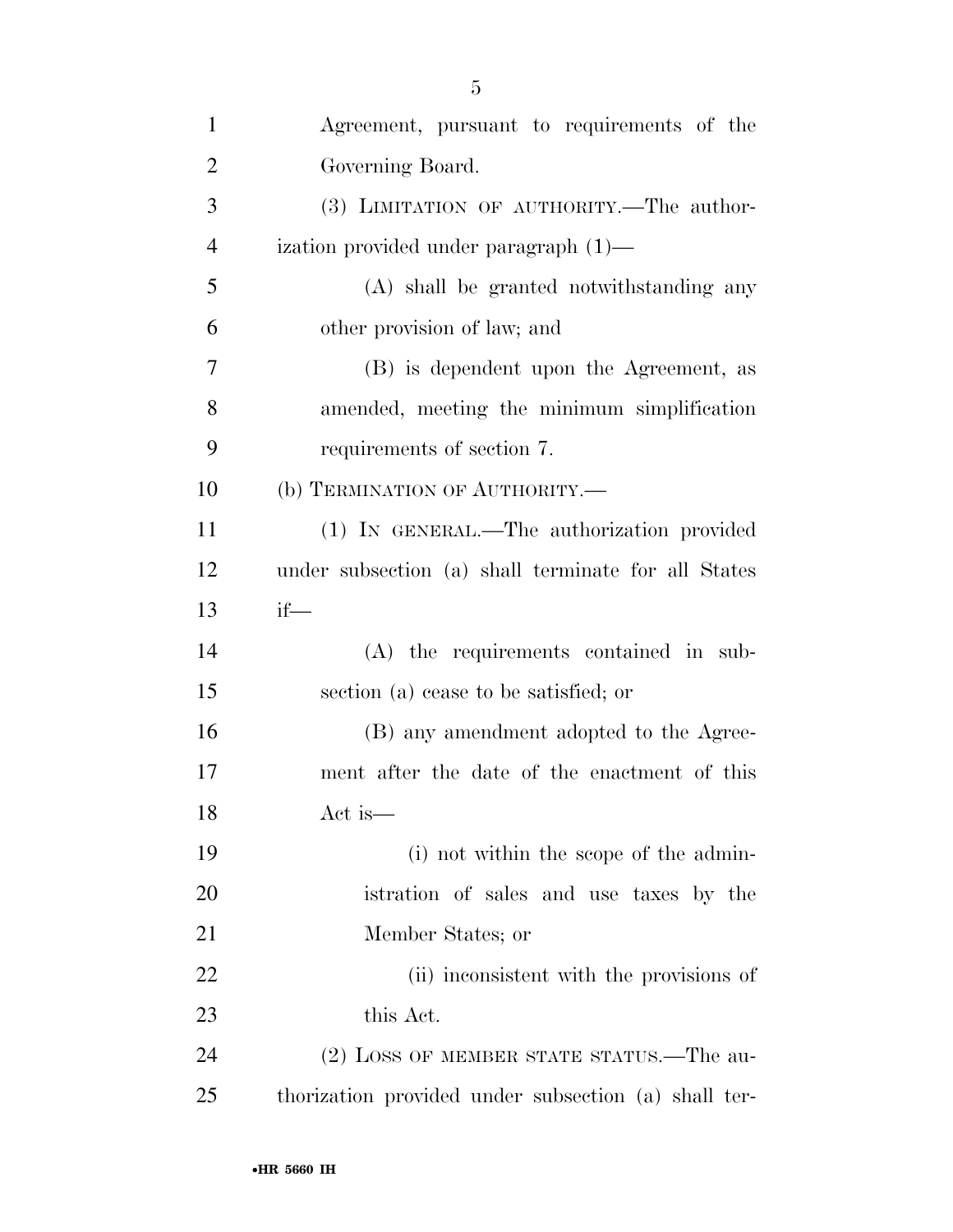minate for a Member State, if such Member State no longer meets the requirements for Member State status under the terms of the Agreement or the pro-visions of this Act.

(c) DETERMINATION OF STATUS.—

 (1) IN GENERAL.—The Governing Board shall determine if Member States are in compliance with the requirements of subsections (a) and (b) and whether each Member State meets the minimum simplification requirements of section 7, and shall reevaluate such determination on an annual basis.

 (2) COMPLIANCE DETERMINATION.—Upon the determination of the Governing Board that all the requirements of subsection (a) have been satisfied, the authority to require a seller to collect and remit sales and use taxes shall commence on the first day of a calendar quarter at least 6 months after the date the Governing Board makes its determination.

 (3) NONCOMPLIANCE DETERMINATION.—Upon a final determination by the Governing Board that a Member State is not in compliance with the min- imum simplification requirements of section 7 or is otherwise not in compliance with the Agreement, 24 that Member State shall lose its remote seller collec-25 tion authority on the earlier of—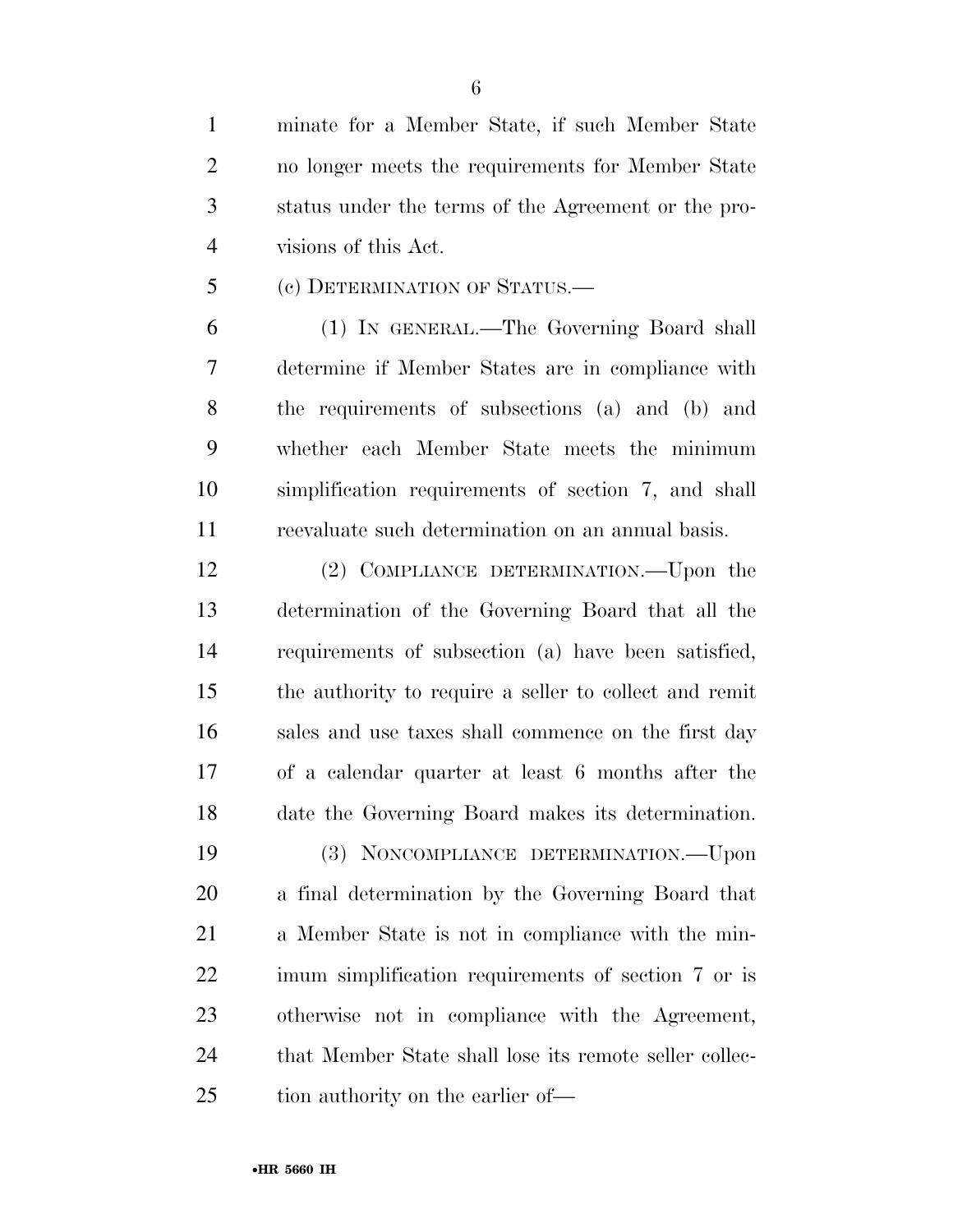| $\mathbf{1}$   | (A) the date specified by the Governing                |
|----------------|--------------------------------------------------------|
| $\overline{2}$ | Board; or                                              |
| 3              | $(B)$ the later of —                                   |
| $\overline{4}$ | (i) the first day of January at least 2                |
| 5              | years after the Governing Board finally de-            |
| 6              | termined the State was not compliant; or               |
| 7              | (ii) the first day of a calendar quarter               |
| 8              | following the end of one full session of the           |
| 9              | State's legislature beginning after the Gov-           |
| 10             | erning Board finally determined the State              |
| 11             | was not compliant.                                     |
| 12             | For purposes of this section, the terms "final"        |
| 13             | determination" or "finally determined" shall           |
| 14             | mean that all appeals processes provided for in        |
| 15             | the Agreement have been exhausted or the time          |
| 16             | for pursuing such appeals has expired. An ac-          |
| 17             | tion before the Federal Court of Claims pursu-         |
| 18             | ant to section 6 shall not operate to stay a           |
| 19             | State's loss of collection authority.                  |
| 20             | (4) RESTORATION OF AUTHORITY.—Any Mem-                 |
| 21             | ber State that loses its collection authority under    |
| 22             | this section must comply with all provisions of this   |
| 23             | section to have its remote seller collection authority |
| 24             | restored.                                              |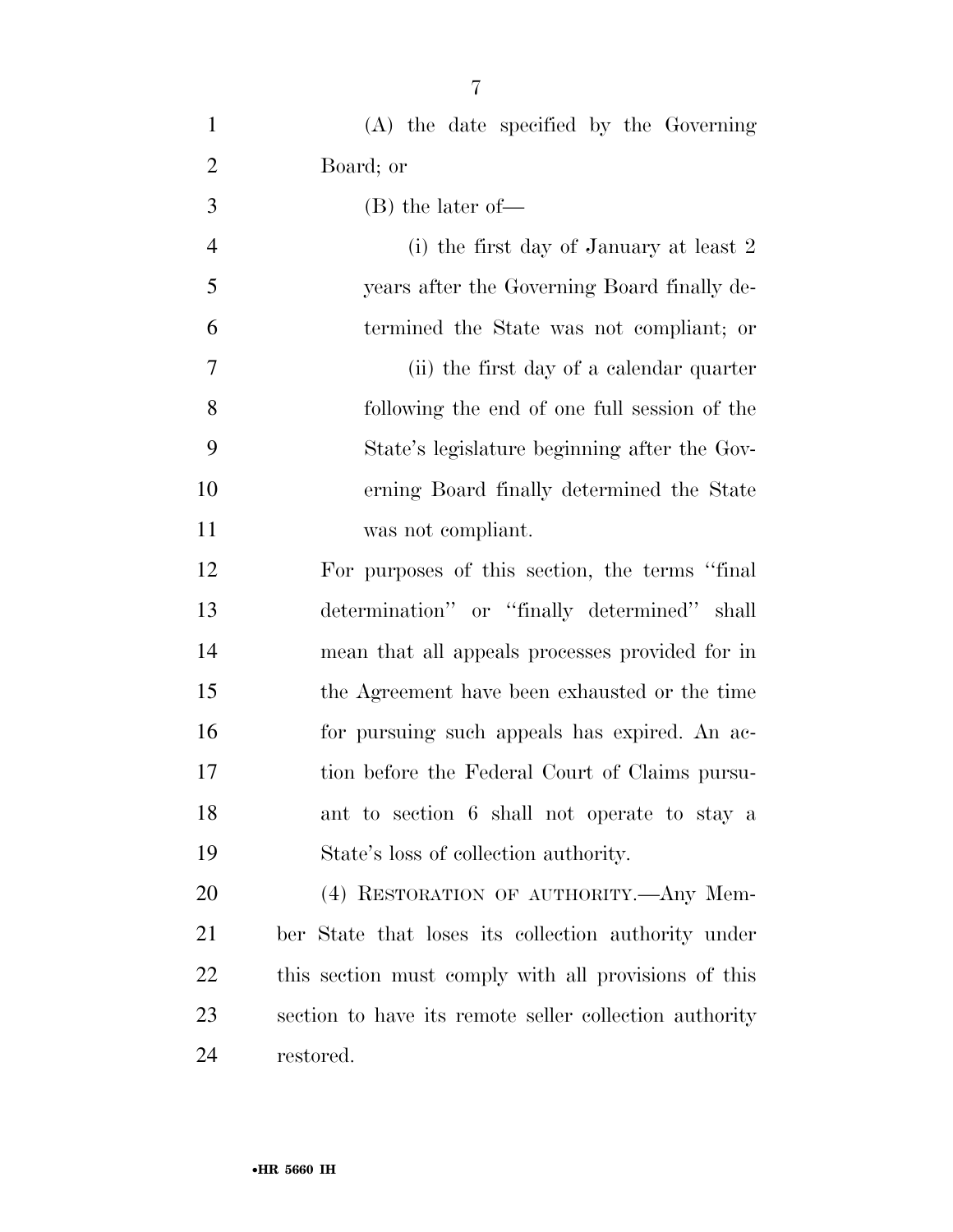| $\mathbf{1}$   | SEC. 5. TRIBAL GOVERNMENTS.                                                                                                                       |
|----------------|---------------------------------------------------------------------------------------------------------------------------------------------------|
| $\overline{2}$ | (a) STATUS AS MEMBER STATE.—                                                                                                                      |
| 3              | (1) IN GENERAL.—Any federally recognized In-                                                                                                      |
| $\overline{4}$ | dian tribe that imposes a generally applicable sales                                                                                              |
| 5              | tax may, if such tribe complies with the terms of                                                                                                 |
| 6              | this Act—                                                                                                                                         |
| 7              | (A) petition to become a Member State                                                                                                             |
| 8              | under the Agreement; and                                                                                                                          |
| 9              | (B) if granted Member State status pursu-                                                                                                         |
| 10             | ant to paragraph (2), exercise the authority                                                                                                      |
| 11             | provided under section 4.                                                                                                                         |
| 12             | (2) DECISION OF THE GOVERNING BOARD.—                                                                                                             |
| 13             | $(A)$ In GENERAL.—If the effect of any fed-                                                                                                       |
| 14             | erally recognized Indian tribe's laws, rules, reg-                                                                                                |
| 15             | ulations, and policies is compliant with each of                                                                                                  |
| 16             | the terms of the Agreement, and the Indian                                                                                                        |
| 17             | tribe has entered into an agreement with the                                                                                                      |
| 18             | primary State where such tribe is located, the                                                                                                    |
| 19             | Governing Board shall consider such tribe for                                                                                                     |
| 20             | admission as a Member State to the Agreement                                                                                                      |
| 21             | on the same basis as States.                                                                                                                      |
| 22             | (B)<br>N <sub>O</sub><br>$\begin{minipage}{.4\linewidth} \begin{tabular}{l} \bf \bf \color{green}{\bf STATE-TRIBAL} \end{tabular} \end{minipage}$ |
| 23             | PRESENT.—If a petitioning Indian tribe and the                                                                                                    |
| 24             | primary State in which such tribe is located                                                                                                      |
| 25             | have attempted to negotiate, but have not                                                                                                         |
| 26             | reached, an agreement as described in subpara-                                                                                                    |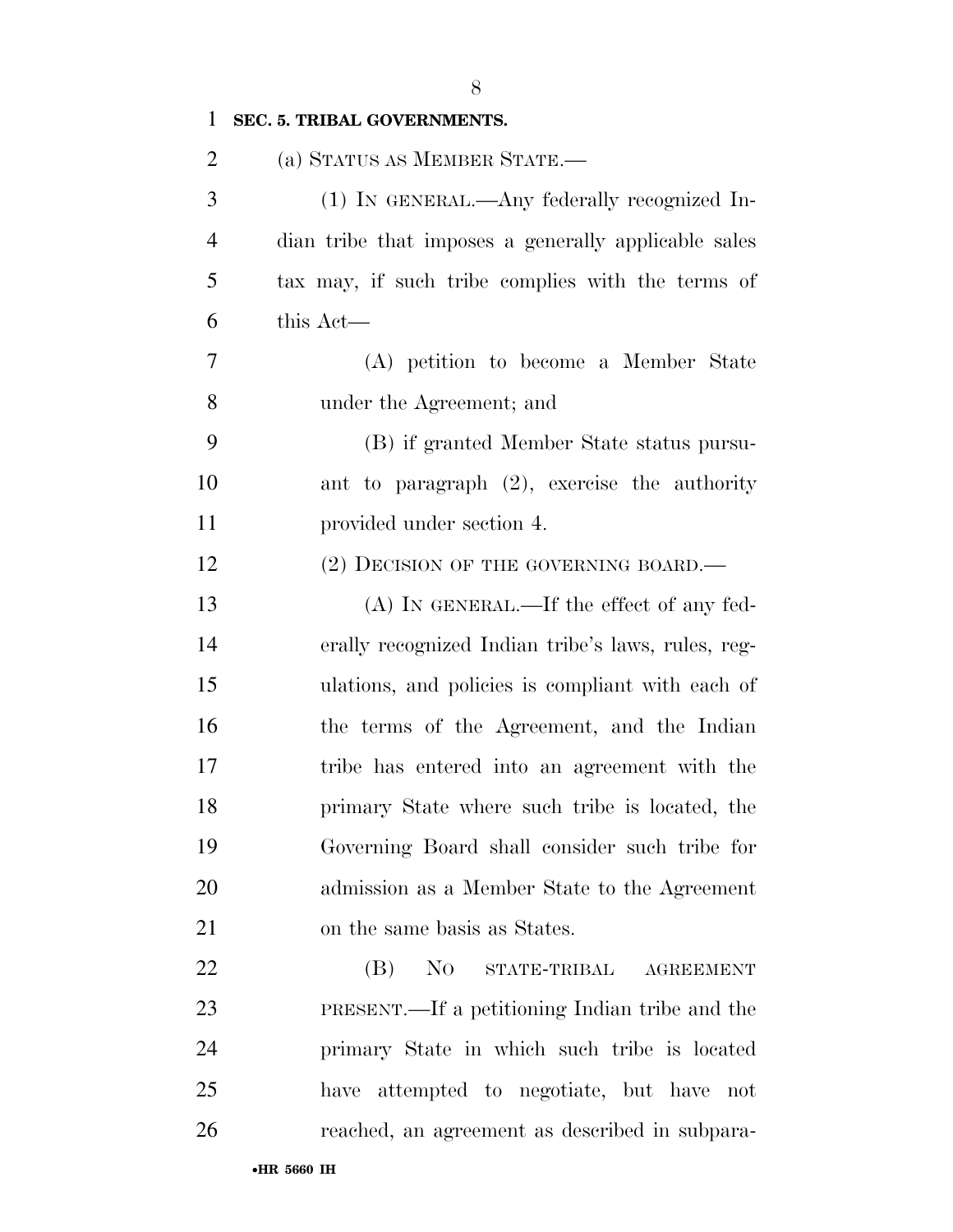| $\mathbf{1}$   | graph $(A)$ within 2 years after the date of the       |
|----------------|--------------------------------------------------------|
| $\overline{2}$ | submission of such petition, the Governing             |
| 3              | Board shall consider such tribe for admission as       |
| $\overline{4}$ | a Member State to the Agreement on the same            |
| 5              | basis as States without regard to the presence         |
| 6              | of a State-tribal agreement.                           |
| 7              | MEMBERSHIP ON<br><b>(3)</b><br><b>GOVERNING</b><br>THE |
| 8              | BOARD.                                                 |
| 9              | (A) IN GENERAL.—If any federally recog-                |
| 10             | nized Indian tribe is accorded Member State            |
| 11             | status under the Agreement under this section,         |
| 12             | such tribe shall be represented on the Gov-            |
| 13             | erning Board by at least 1 member.                     |
| 14             | (B) MULTIPLE TRIBES.—If 2 or more fed-                 |
| 15             | erally recognized Indian tribes are accorded           |
| 16             | Member State status under the Agreement                |
| 17             | under this section, additional representation of       |
| 18             | such tribes on the Governing Board shall be de-        |
| 19             | termined by the Governing Board, in consulta-          |
| 20             | tion with those tribes that are Member States.         |
| 21             | (b) RULE OF CONSTRUCTION.—Nothing in this Act          |
| 22             | or the Agreement shall be construed as—                |
| 23             | (1) diminishing an Indian tribe's sovereignty or       |
| 24             | characterizing an Indian tribe as a State for other    |
| 25             | purposes;                                              |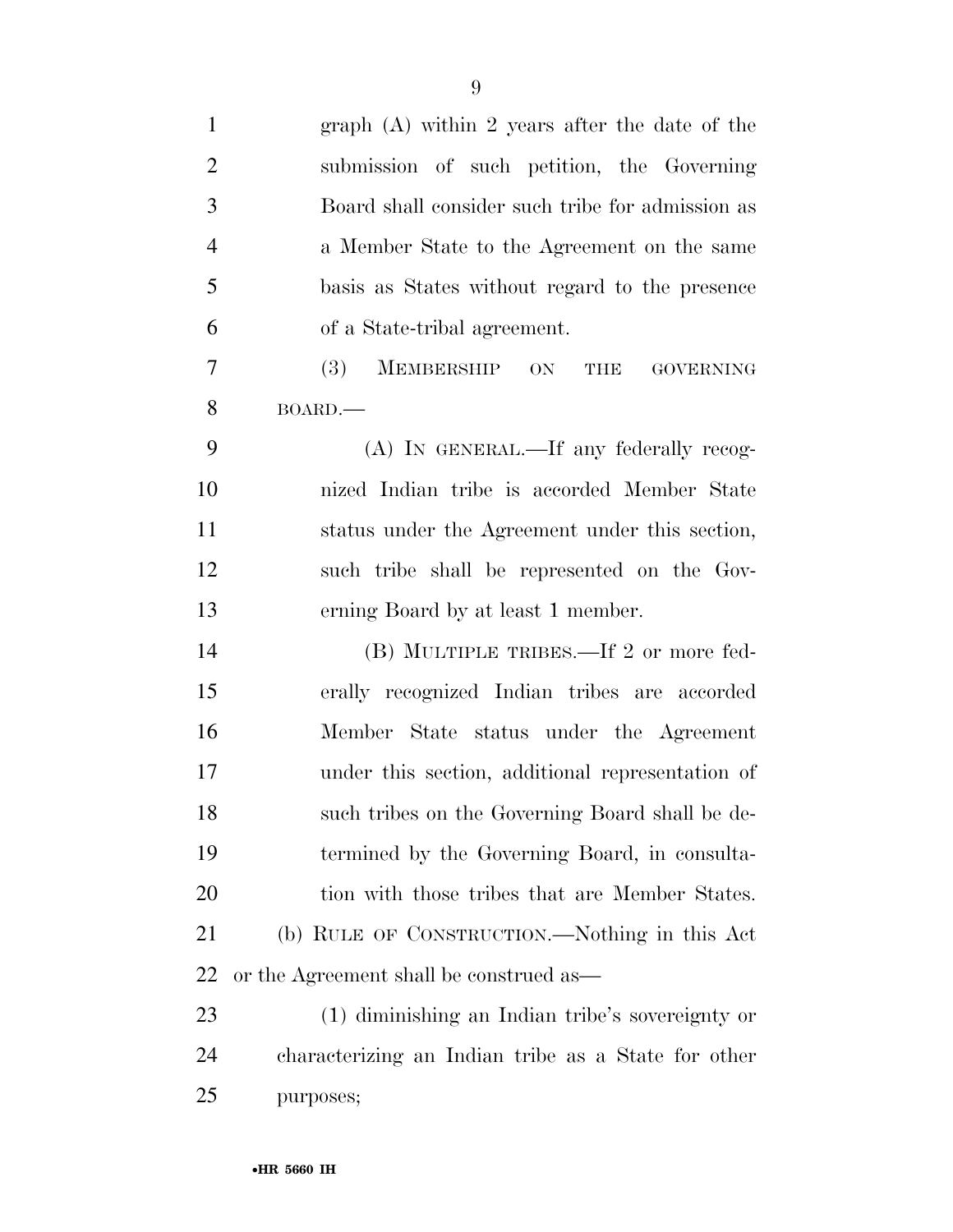| $\mathbf{1}$   | (2) affecting existing tax agreements between               |
|----------------|-------------------------------------------------------------|
| $\overline{2}$ | Indian tribal governments and States;                       |
| 3              | (3) preventing Indian tribal governments and                |
| $\overline{4}$ | States from entering into bilateral agreements for          |
| 5              | the collection and allocation of sales taxes (whether       |
| 6              | or not such bodies are admitted as Member States            |
| 7              | to the Agreement); or                                       |
| 8              | (4) overriding established principles of Federal            |
| 9              | law governing—                                              |
| 10             | (A) the taxing jurisdiction of Indian tribal                |
| 11             | governments; and                                            |
| 12             | (B) the immunities of Indian tribal govern-                 |
| 13             | ments and their members from State taxation                 |
| 14             | with respect to on-reservation transactions.                |
| 15             | SEC. 6. DETERMINATIONS BY GOVERNING BOARD AND JU-           |
| 16             | DICIAL REVIEW OF SUCH DETERMINATIONS.                       |
| 17             | (a) PETITION.—At any time after the Governing               |
|                | 18 Board has made the determinations required under section |
| 19             | $4(c)$ , any person who may be affected by the Agreement    |
| 20             | may petition the Governing Board for a determination on     |
| 21             | any issue related to the implementation of the Agreement    |
| 22             | or on a Member State's compliance with this Act or the      |
| 23             | Agreement.                                                  |
| 24             | (b) REVIEW IN COURT OF FEDERAL CLAIMS.—Any                  |
|                |                                                             |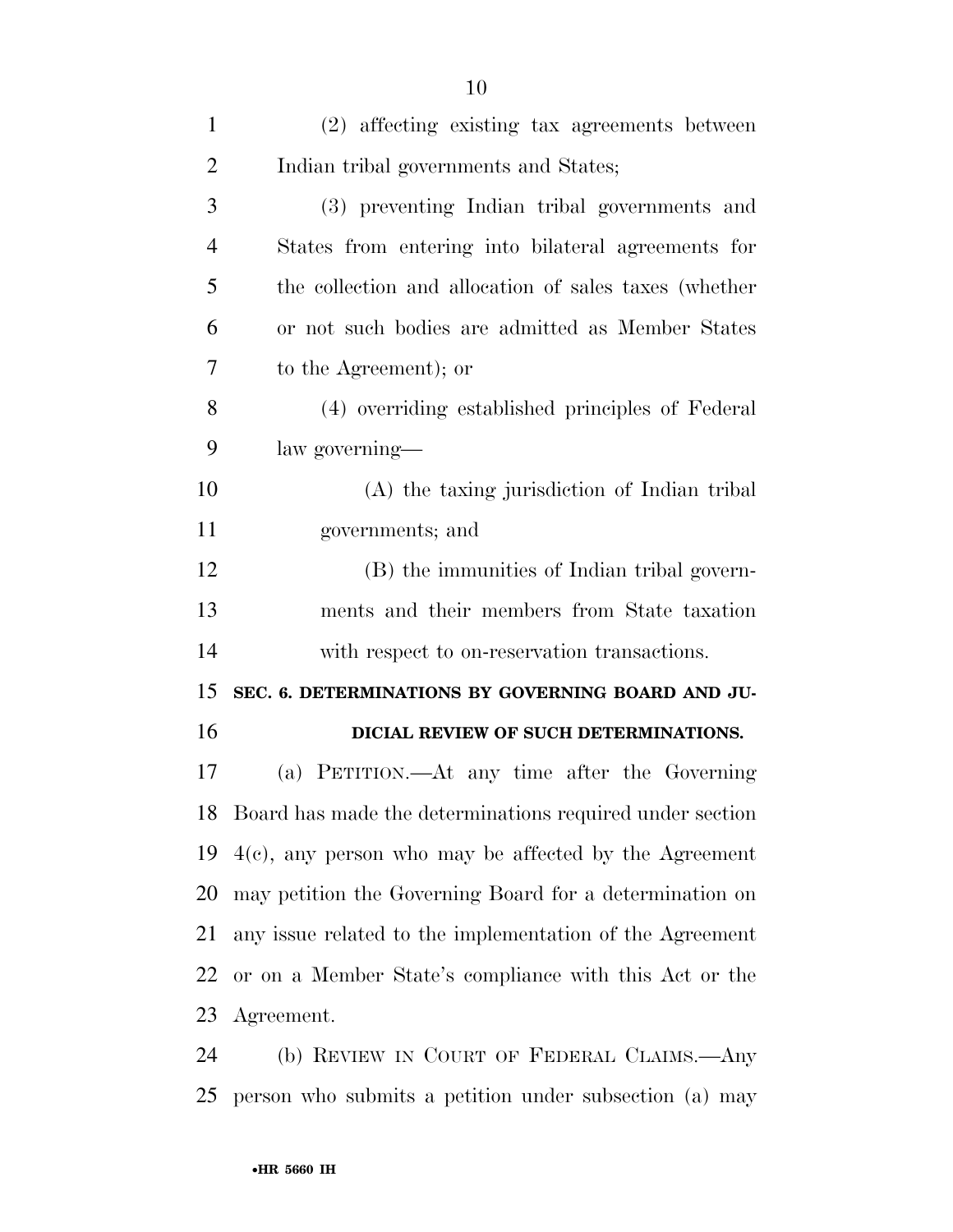| $\mathbf{1}$   | bring an action against the Governing Board in the United   |
|----------------|-------------------------------------------------------------|
| $\overline{2}$ | States Court of Federal Claims for judicial review of the   |
| 3              | action of the Governing Board on that petition if—          |
| $\overline{4}$ | $(1)$ the petition relates to an issue of whether—          |
| 5              | (A) a Member State has satisfied or con-                    |
| 6              | tinues to satisfy the requirements for Member               |
| 7              | State status under the Agreement;                           |
| 8              | (B) the Governing Board has performed a                     |
| 9              | nondiscretionary duty of the Governing Board                |
| 10             | under the Agreement;                                        |
| 11             | $(C)$ the Agreement—                                        |
| 12             | (i) continues to satisfy the minimum                        |
| 13             | simplification requirements of section 7; or                |
| 14             | otherwise continues to be con-<br>(ii)                      |
| 15             | sistent with the provisions of this Act; or                 |
| 16             | (D) any other requirement of section 4 has                  |
| 17             | been satisfied; and                                         |
| 18             | $(2)$ the petition is denied by the Governing               |
| 19             | Board in whole or in part with respect to that issue,       |
| 20             | or the Governing Board fails to act on the petition         |
| 21             | with respect to that issue not later than the 6-month       |
| 22             | period beginning on the day after the date on which         |
| 23             | the petition was submitted.                                 |
| 24             | (c) TIMING OF ACTION FOR REVIEW.—An action for              |
| 25             | review under this section shall be initiated not later than |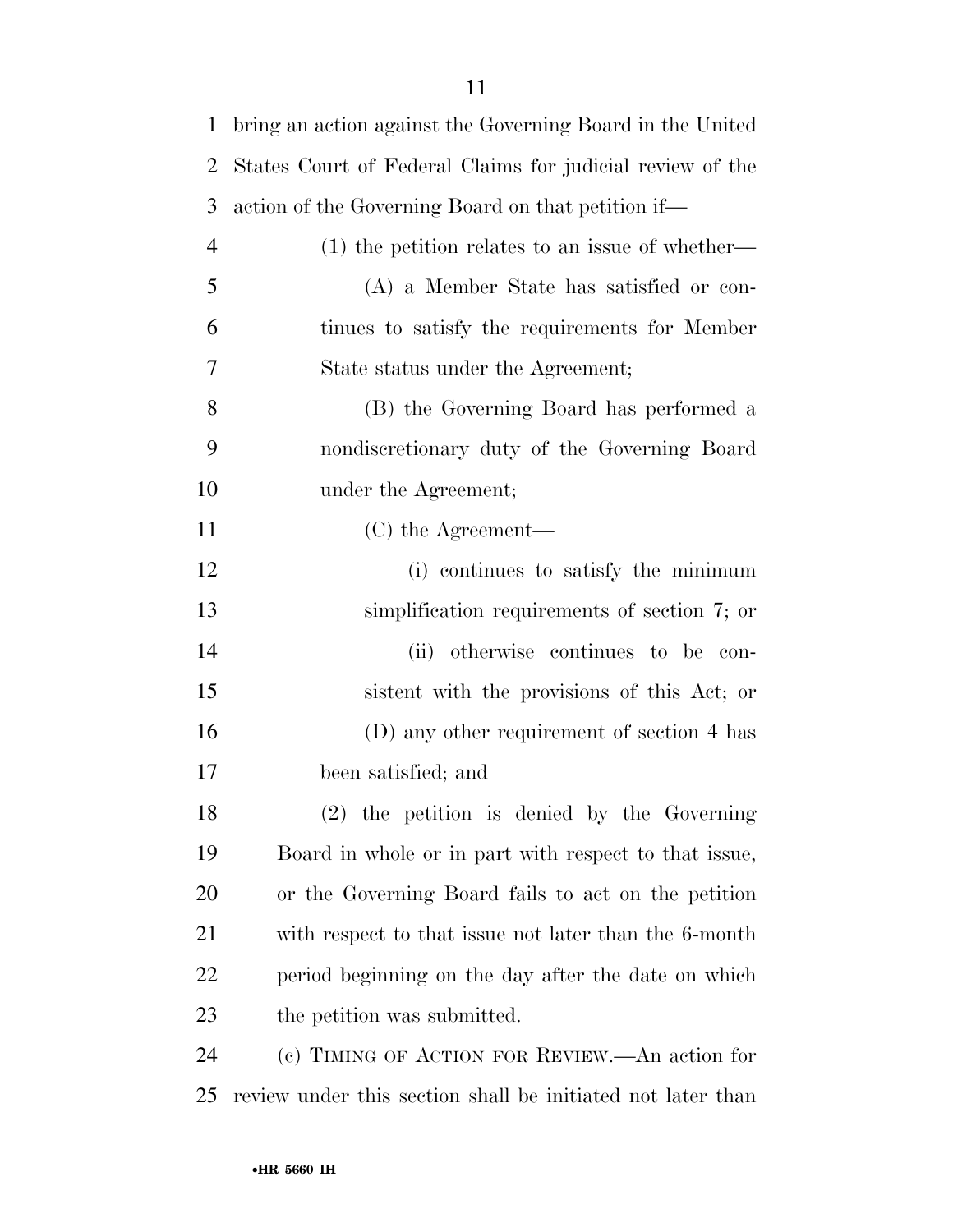60 days after the denial of the petition by the Governing Board, or, if the Governing Board fails to act on the peti- tion, not later than 60 days after the end of the 6-month period beginning on the day after the date on which the petition was submitted.

(d) STANDARD OF REVIEW.—

 (1) IN GENERAL.—In any action for review under this section, the court shall set aside the ac- tions, findings, and conclusions of the Governing Board found to be arbitrary, capricious, an abuse of discretion, or otherwise not in accordance with law.

 (2) REMAND.—If the court sets aside any ac- tion, finding, or conclusion of the Governing Board under paragraph (1), the court shall remand the case to the Governing Board for further action con-sistent with the decision of the court.

 (3) NONMONETARY RELIEF.—In connection with any remand under paragraph (2), the court may not award monetary relief, but may award de-claratory and injunctive relief.

(e) JURISDICTION.—

 (1) GENERALLY.—Chapter 91 of title 28, United States Code, is amended by adding at the end the following new section: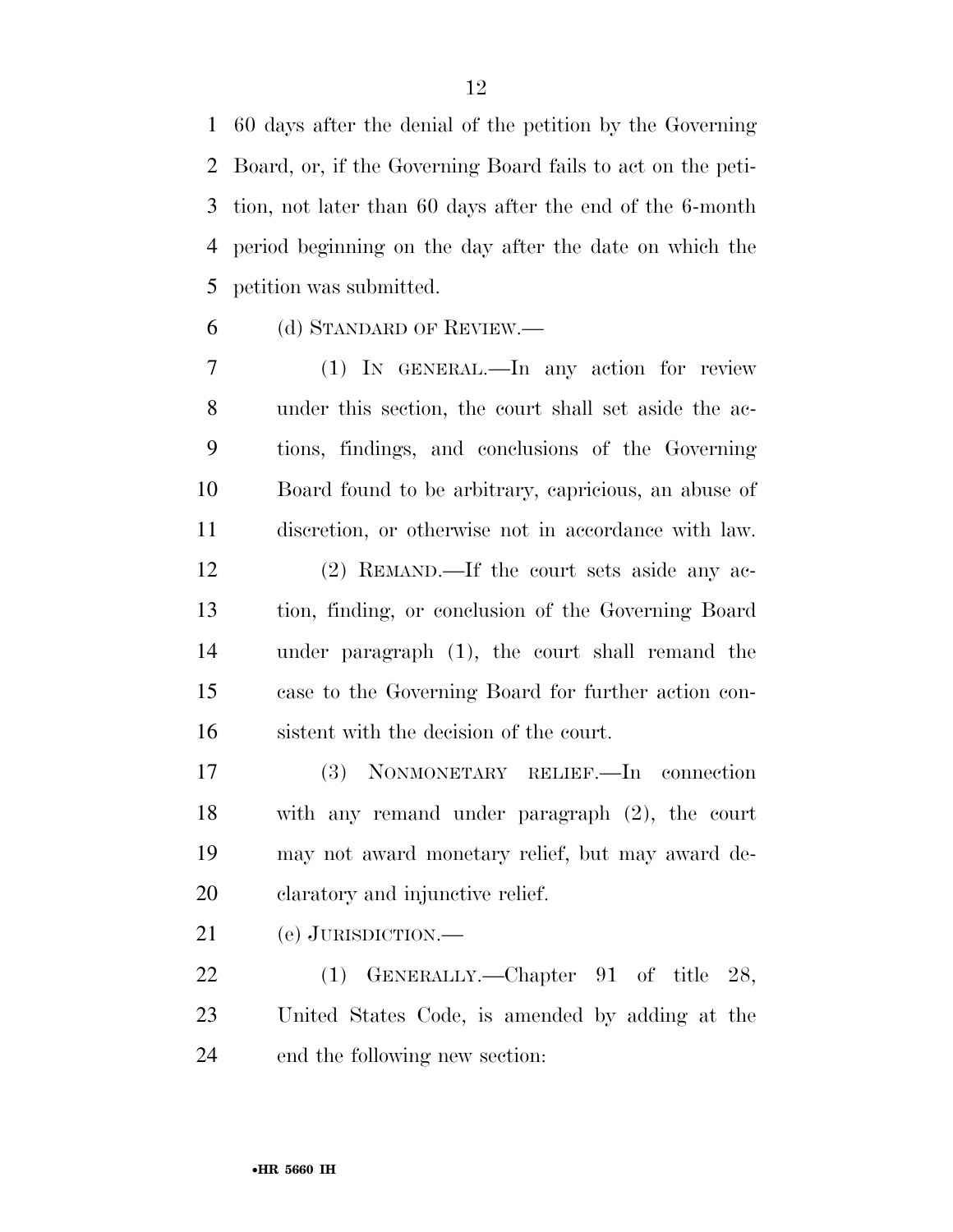#### **SALES AND USE TAX AGREEMENT.**

 ''The United States Court of Federal Claims shall have exclusive jurisdiction over actions for judicial review of determinations of the Governing Board of the Stream- lined Sales and Use Tax Agreement under the terms and conditions provided in section 6 of the Main Street Fair-ness Act.''.

 (2) CONFORMING AMENDMENT TO TABLE OF SECTIONS.—The table of sections for chapter 91 of title 28, United States Code, is amended by adding at the end the following new item:

''1510. Jurisdiction regarding the streamlined sales and use tax agreement.''.

#### **SEC. 7. MINIMUM SIMPLIFICATION REQUIREMENTS.**

 (a) IN GENERAL.—The minimum simplification re-quirements for the Agreement are as follows:

 (1) A centralized, one-stop, multistate registra- tion system that a seller may elect to use to register with the Member States, provided a seller may also elect to register directly with a Member State, and further provided that privacy and confidentiality controls shall be placed on the multistate registra- tion system so that it may not be used for any pur- pose other than the administration of sales and use taxes. Furthermore, no taxing authority within a Member State or a Member State that has with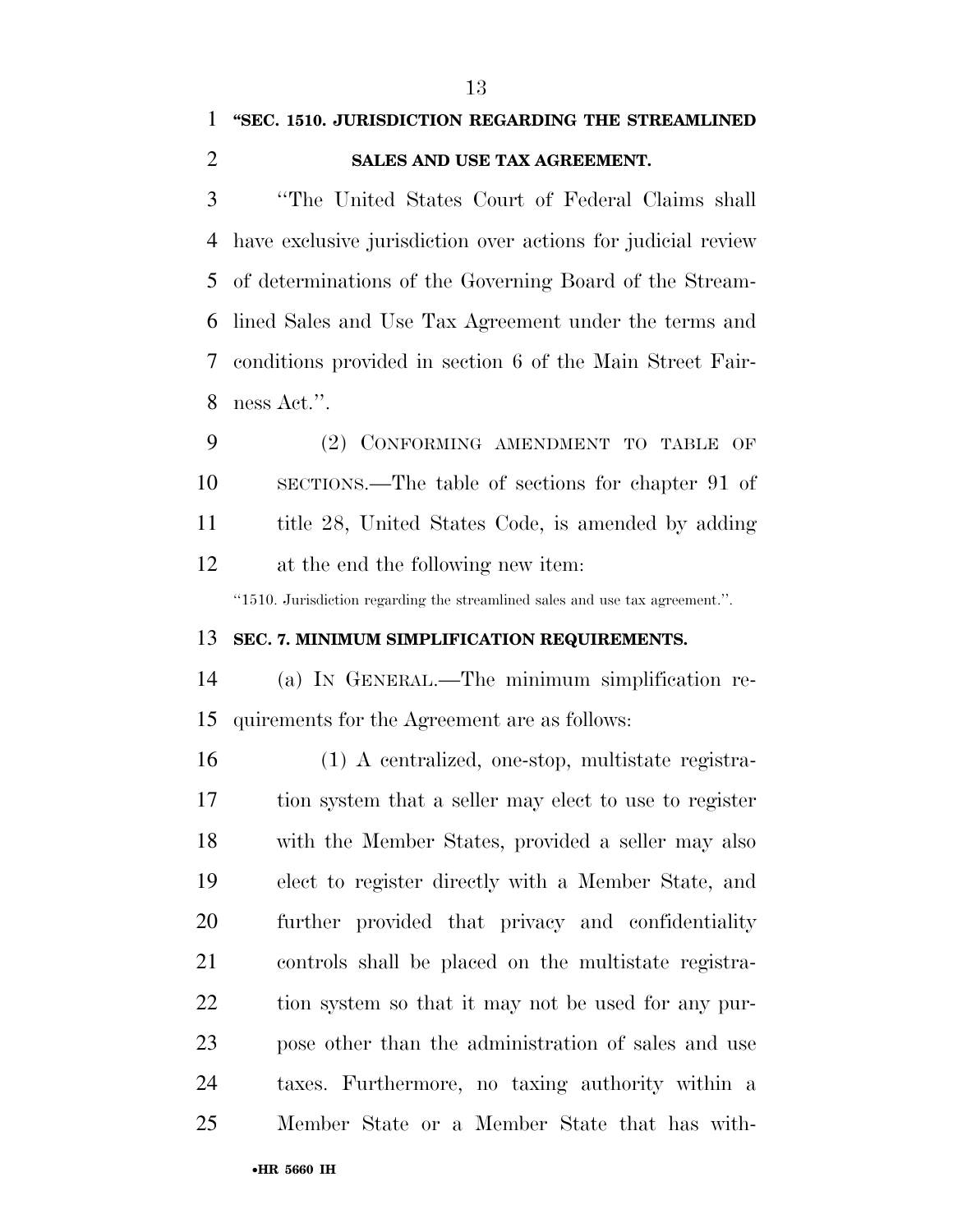drawn or been expelled from the Agreement may use registration with the centralized registration system for the purpose of, or as a factor in determining, whether a seller has a nexus with that Member State for any tax at any time.

 (2) Uniform definitions of products and prod- uct-based exemptions from which a Member State may choose its individual tax base, provided, how- ever, that all local jurisdictions in that Member State with respect to which a tax is imposed or col- lected, shall have a common tax base identical to the State tax base of that Member State. A Member State may enact product-based exemptions without restriction if the Agreement does not have a defini- tion for the product or for a term that includes the product. A Member State shall relax the good faith requirement for acceptance of exemption certificates 18 in accordance with section 317 of the Agreement, as in effect on the date of the enactment of this Act. (3) Uniform rules for sourcing and attributing transactions to particular taxing jurisdictions.

 (4) Uniform procedures for the certification of service providers and software on which a seller may elect to rely in order to determine Member State sales and use tax rates and taxability.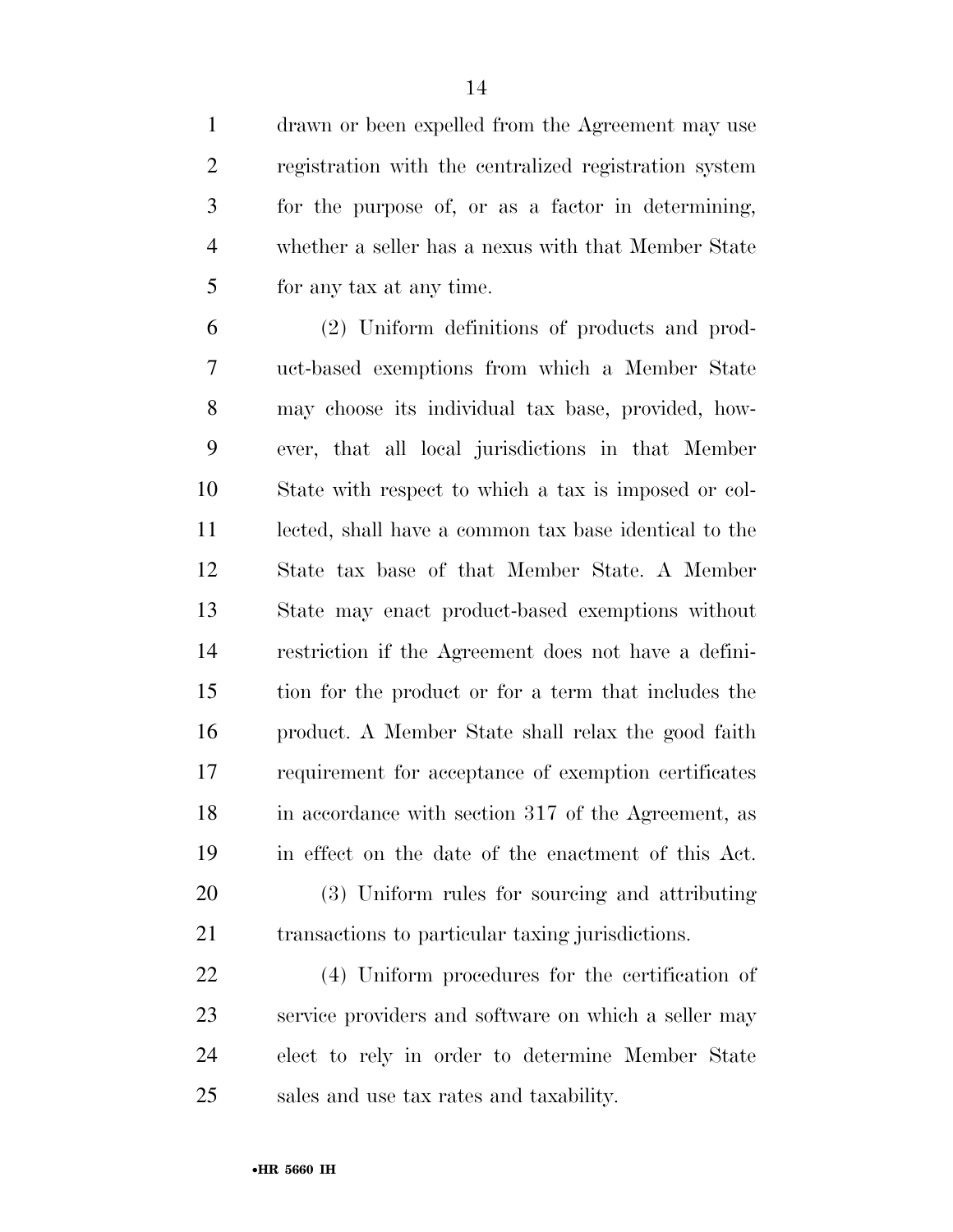| $\mathbf{1}$   | (5) Uniform rules for bad debts and rounding.          |
|----------------|--------------------------------------------------------|
| $\overline{2}$ | (6) Uniform requirements for tax returns and           |
| 3              | remittances.                                           |
| $\overline{4}$ | (7) Consistent electronic filing and remittance        |
| 5              | methods.                                               |
| 6              | (8) Single, State-level administration of all          |
| 7              | Member State and local sales and use taxes, includ-    |
| 8              | ing a requirement for a State-level filing of tax re-  |
| 9              | turns in each Member State.                            |
| 10             | $(9)$ A single sales and use tax rate per taxing       |
| 11             | jurisdiction, except as provided in section 308 of the |
| 12             | Agreement.                                             |
| 13             | $(10)$ A provision requiring the elimination by        |
| 14             | each Member State of caps and thresholds on the        |
| 15             | application of sales and use tax rates and exemp-      |
| 16             | tions based on value, provided that this limitation    |
| 17             | does not apply to the items identified in sections     |
| 18             | 308C, 322, and 323 of the Agreement, as in effect      |
| 19             | on the date of the enactment of this Act.              |
| 20             | (11) A provision requiring each Member State           |
| 21             | to complete a taxability matrix, as adopted by the     |
| 22             | Governing Board. The matrix shall include informa-     |
| 23             | tion regarding terms defined by the Agreement in       |
| 24             | the Library of Definitions. The matrix shall also in-  |
| 25             | clude, pursuant to the requirements of the Gov-        |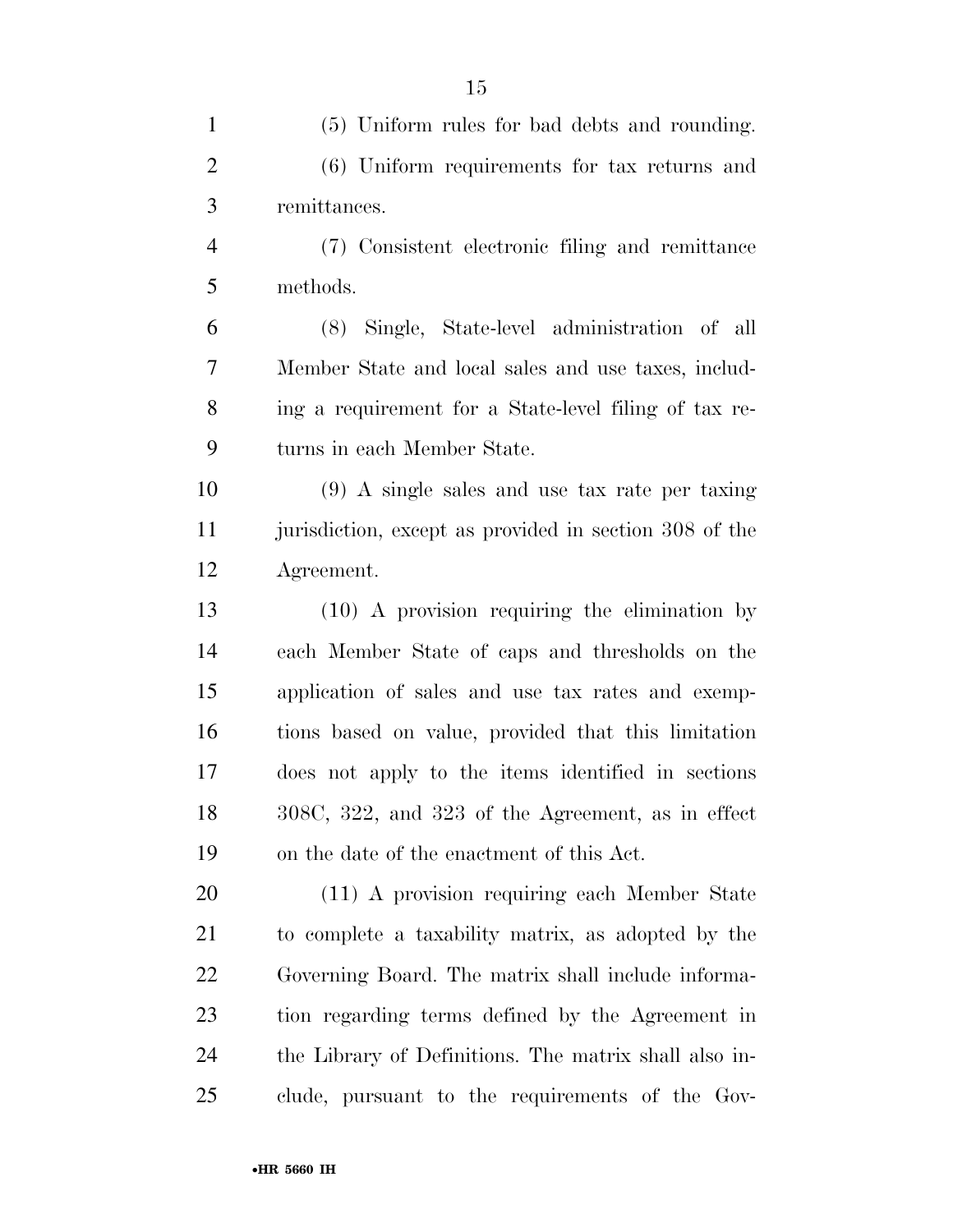erning Board, information on use-, entity-, and product-based exemptions.

 (12) A provision requiring that each Member State relieves a seller or service provider from liabil- ity to that Member State and local jurisdiction for collection of the incorrect amount of sales or use tax, and relieves the purchaser from penalties stemming from such liability, provided that collection of the improper amount is the result of relying on informa- tion provided by that Member State regarding tax rates, boundaries, or taxing jurisdiction assignments, or in the taxability matrix regarding terms defined by the Agreement in the Library of Definitions.

 (13) Audit procedures for sellers, including an option under which a seller not qualifying for the small business exception may request, by notifying the Governing Board, to be subject to a single audit on behalf of all Member States for sales and use taxes. The Governing Board, in its discretion, may authorize such a single audit.

 (14) Effective on the date authority to require collection commences under section 4, each Member State shall provide reasonable compensation for ex- penses incurred by all sellers in administering, col-lecting, and remitting sales and use taxes (other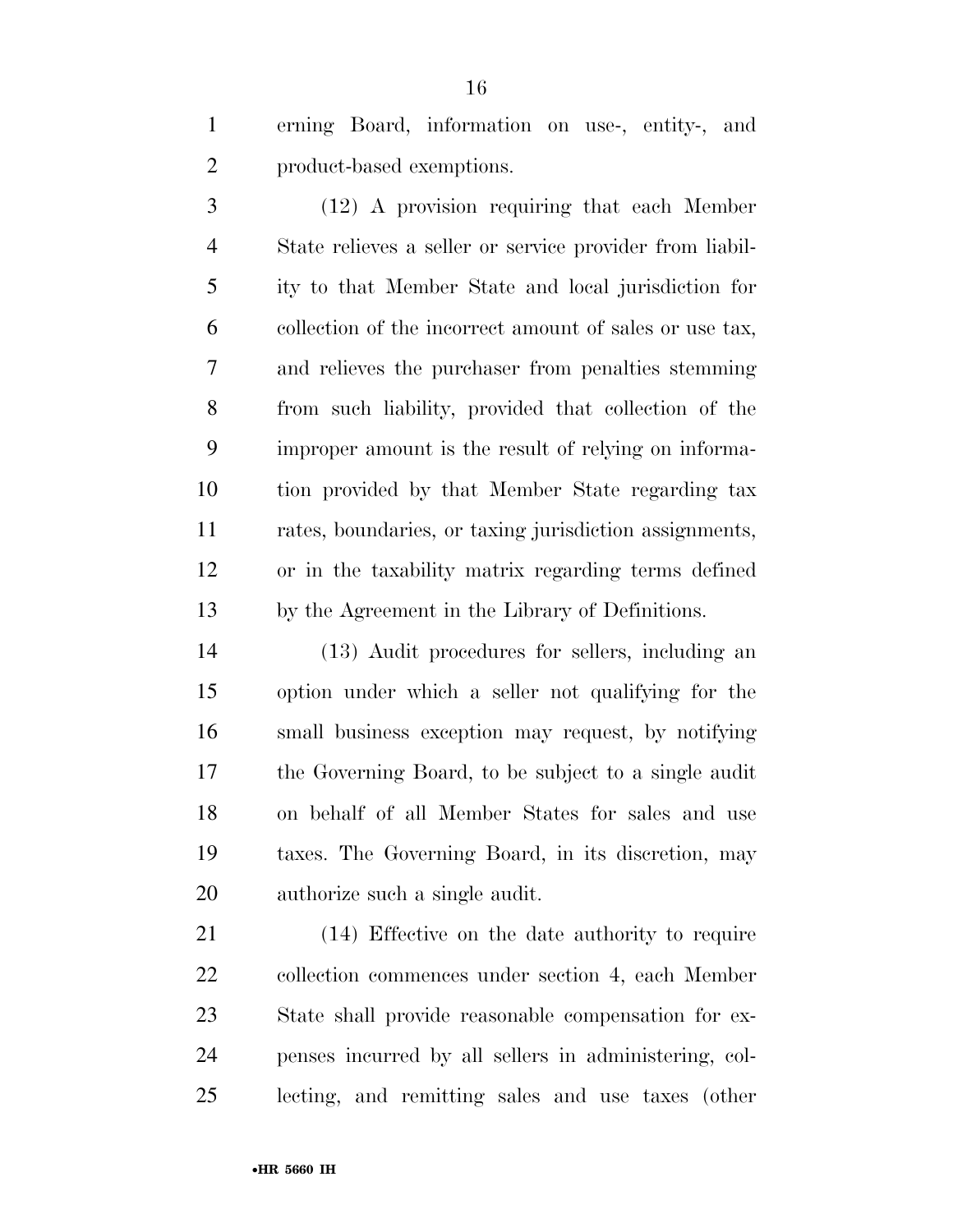| $\mathbf{1}$   | than use taxes on goods and services purchased for      |
|----------------|---------------------------------------------------------|
| $\overline{2}$ | the consumption of the seller) to that Member State.    |
| 3              | Such compensation may vary in each Member State         |
| $\overline{4}$ | depending on the complexity of the sales and use tax    |
| 5              | laws in that Member State and may vary by the           |
| 6              | characteristics of sellers in order to reflect dif-     |
| 7              | ferences in collection costs. Such compensation may     |
| 8              | be provided to a seller or a third-party service pro-   |
| 9              | vider whom a seller has contracted with to perform      |
| 10             | all the sales and use tax responsibilities of a seller. |
| 11             | (15) Appropriate protections for consumer pri-          |
| 12             | vacy.                                                   |
| 13             | (16) Governance procedures and mechanisms to            |
| 14             | ensure timely, consistent, and uniform implementa-      |
| 15             | tion and adherence to the principles of the stream-     |
| 16             | lined system and the terms of the Agreement.            |
| 17             | $(17)$ A uniform rule to establish a small seller       |
| 18             | exception to a requirement to collect authorized by     |
| 19             | this Act.                                               |
| 20             | (18) Uniform rules and procedures for sales tax         |
| 21             | holidays.                                               |
| 22             | (19) Uniform rules and procedures to address            |
| 23             | refunds and credits for sales taxes relating to cus-    |
| 24             | tomer returns, restocking fees, discounts and cou-      |
| 25             | pons, and rules to address allocations of shipping      |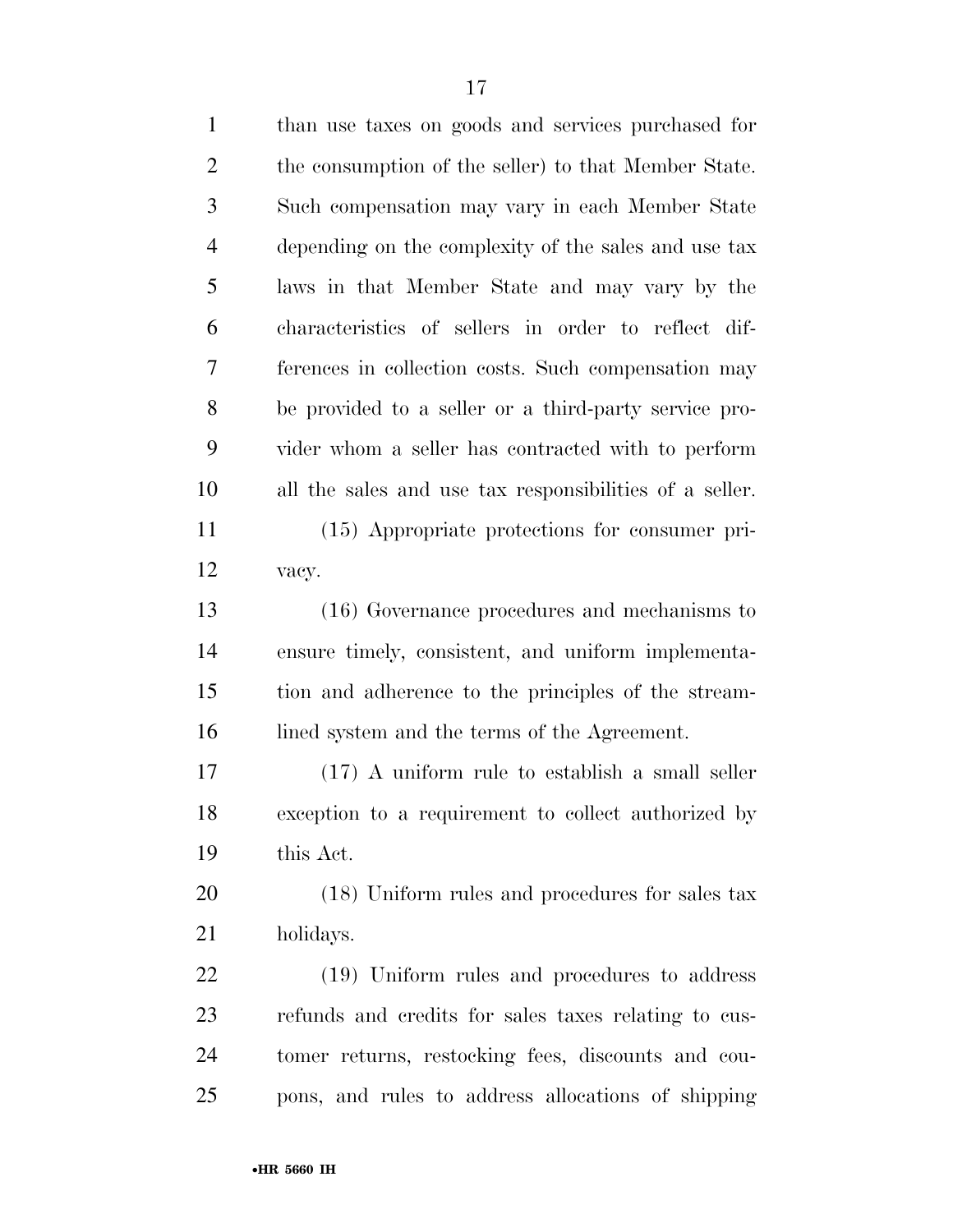and handling and discounts applied to multiple item and multiple seller orders.

 (b) APPLICATION OF MINIMUM SIMPLIFICATION RE- QUIREMENTS TO TAXES ON COMMUNICATIONS SERV- ICES.—Each Member State shall apply the minimum sim- plification requirements of subsection (a) to sales and use taxes on communications services.

 (c) REQUIREMENT TO PROVIDE SIMPLIFIED TAX SYSTEMS.—

 (1) IN GENERAL.—The requirements of this section are intended to ensure that each Member State provides and maintains the necessary sim- plification to its sales and use tax system to warrant the collection authority granted to such Member State in section 4.

 (2) REDUCTION OF ADMINISTRATIVE BUR- DENS.—The requirements of this section should be construed—

 (A) to require each Member State to sub- stantially reduce the administrative burdens as-sociated with sales and use taxes; and

 (B) as allowing each Member State to ex- ercise flexibility in how these requirements are satisfied.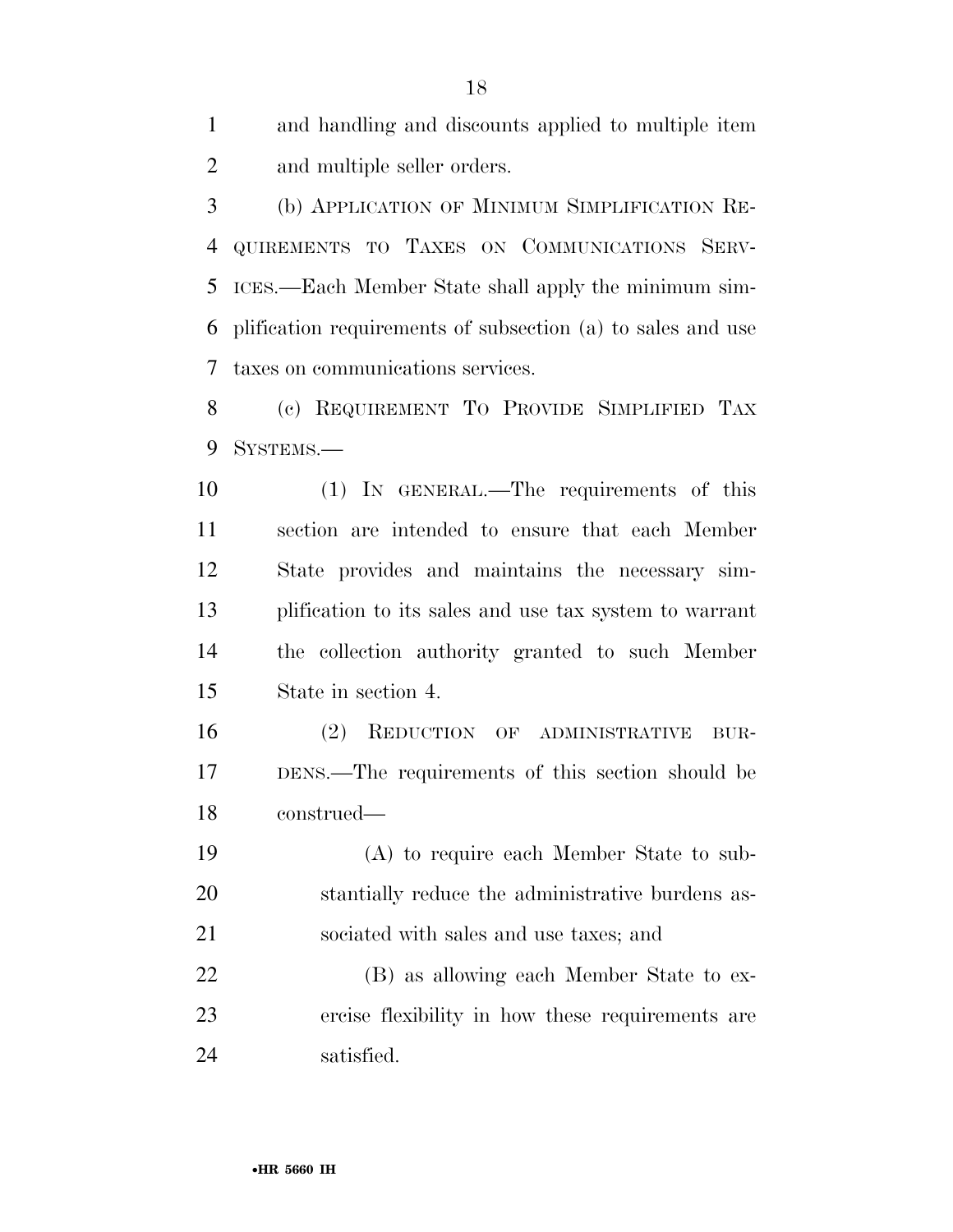(3) EXCEPTION.—In instances where exceptions to the requirements of this section can be exercised in a manner that does not materially increase the administrative burden on a seller obligated to collect or pay the taxes, such exceptions are permissible.

 (d) NO REQUIREMENT TO EXEMPT FROM OR IM- POSE TAX.—Nothing in this Act or the Agreement shall require any Member State or any local taxing jurisdiction to exempt, or to impose a tax on any product, or to adopt any particular type of tax, or to impose the same rate of tax as any other taxing jurisdiction.

#### **SEC. 8. LIMITATION.**

 (a) IN GENERAL.—Nothing in this Act shall be con-strued as—

 (1) subjecting a seller to franchise taxes, in- come taxes, or licensing requirements of a Member State or political subdivision thereof; or

 (2) affecting the application of such taxes or re- quirements or enlarging or reducing the authority of any Member State to impose such taxes or require-ments.

22 (b) NO EFFECT ON NEXUS, ETC.—

23 (1) IN GENERAL.—No obligation imposed by virtue of the authority granted by section 4 shall be considered in determining whether a seller has a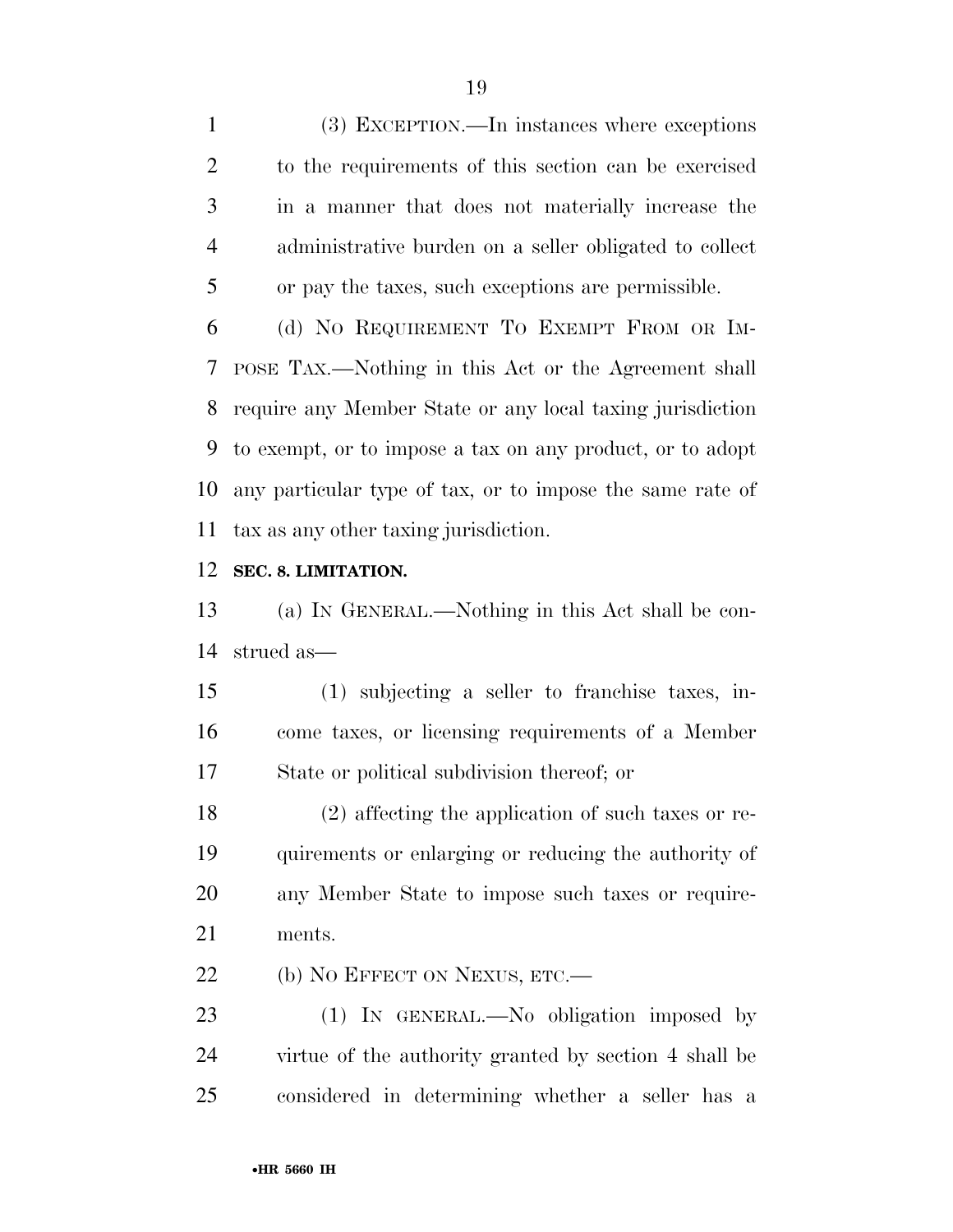| $\mathbf{1}$   | nexus with any Member State for any other tax pur-            |
|----------------|---------------------------------------------------------------|
| $\overline{2}$ | pose.                                                         |
| 3              | (2) PERMISSIBLE MEMBER STATE AUTHOR-                          |
| $\overline{4}$ | $ITY.$ Except as provided in subsection (a), and in           |
| 5              | section 4, nothing in this Act permits or prohibits a         |
| 6              | Member State from—                                            |
| $\tau$         | (A) licensing or regulating any person;                       |
| 8              | (B) requiring any person to qualify to                        |
| 9              | transact intrastate business;                                 |
| 10             | (C) subjecting any person to State taxes                      |
| 11             | not related to the sale of goods or services; or              |
| 12             | (D) exercising authority over matters of                      |
| 13             | interstate commerce.                                          |
| 14             | SEC. 9. EXPEDITED JUDICIAL REVIEW.                            |
| 15             | (a) THREE-JUDGE DISTRICT COURT HEARING.                       |
|                | 16 Notwithstanding any other provision of law, any civil ac-  |
| 17             | tion challenging the constitutionality of this Act, or any    |
|                | 18 provision thereof, shall be heard by a district court of 3 |
| 19             | judges convened pursuant to the provisions of section         |
| 20             | 2284 of title 28, United States Code.                         |
| 21             | (b) APPELLATE REVIEW.—                                        |
| 22             | (1) IN GENERAL.—Notwithstanding any other                     |
| 23             | provision of law, an interlocutory or final judgment,         |

 decree, or order of the court of 3 judges in an action under subsection (a) holding this Act, or any provi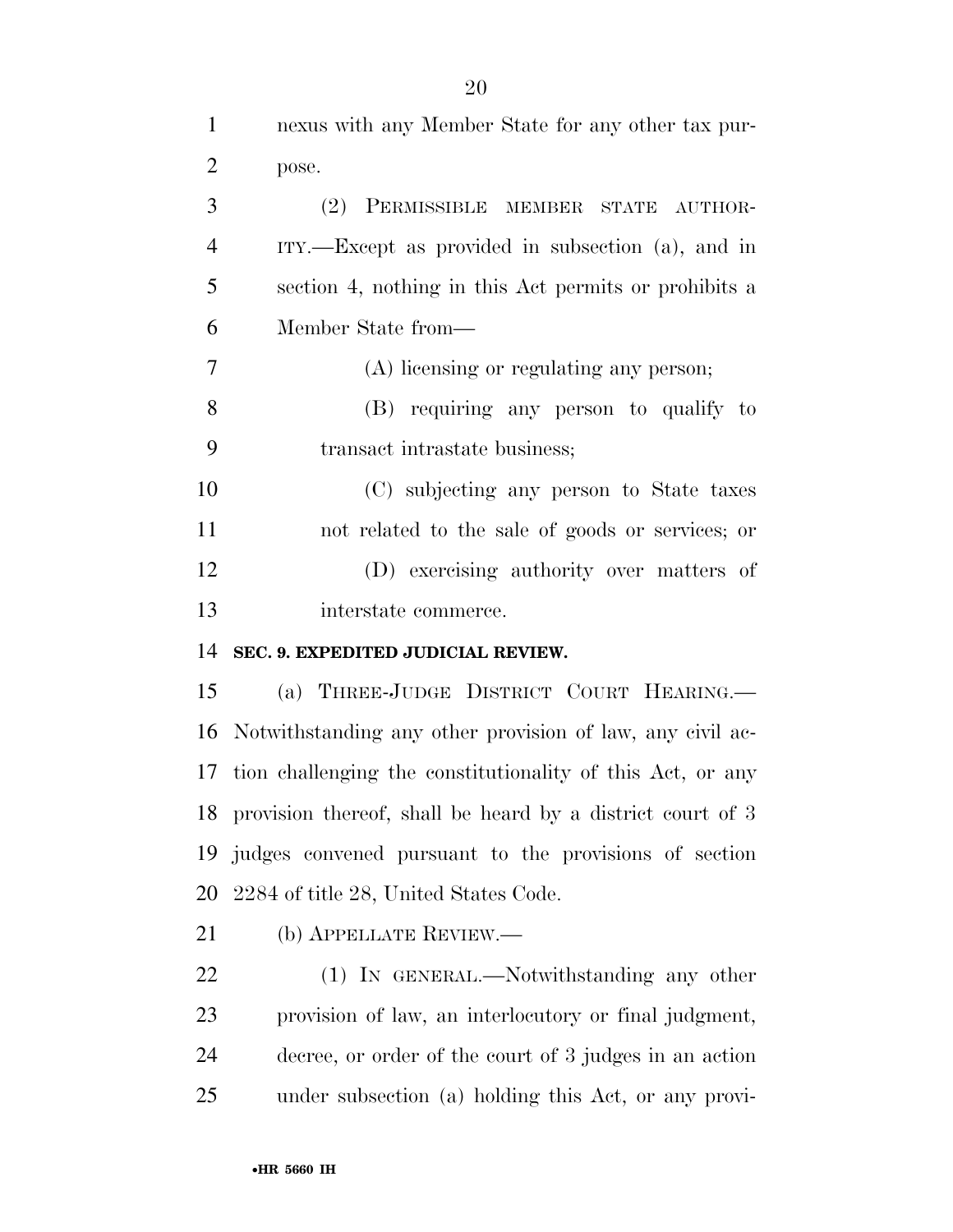sion thereof, unconstitutional shall be reviewable as a matter of right by direct appeal to the United States Supreme Court.

 (2) 30-DAY TIME LIMIT.—Any appeal under paragraph (1) shall be filed not more than 30 days after the date of entry of such judgment, decree, or order.

#### **SEC. 10. DEFINITIONS.**

 For the purposes of this Act the following definitions apply:

 (1) GOVERNING BOARD.—The term ''Governing Board'' means the governing board established by the Streamlined Sales and Use Tax Agreement.

 (2) MEMBER STATE.—The term ''Member State''—

 (A) means a Member State as that term is used under the Streamlined Sales and Use Tax Agreement as in effect on the date of the enact-ment of this Act;

 (B) does not include associate members 21 under the Agreement; and

 (C) includes any federally recognized In- dian Tribe that is accorded Member State sta-tus under the Agreement pursuant to section 5.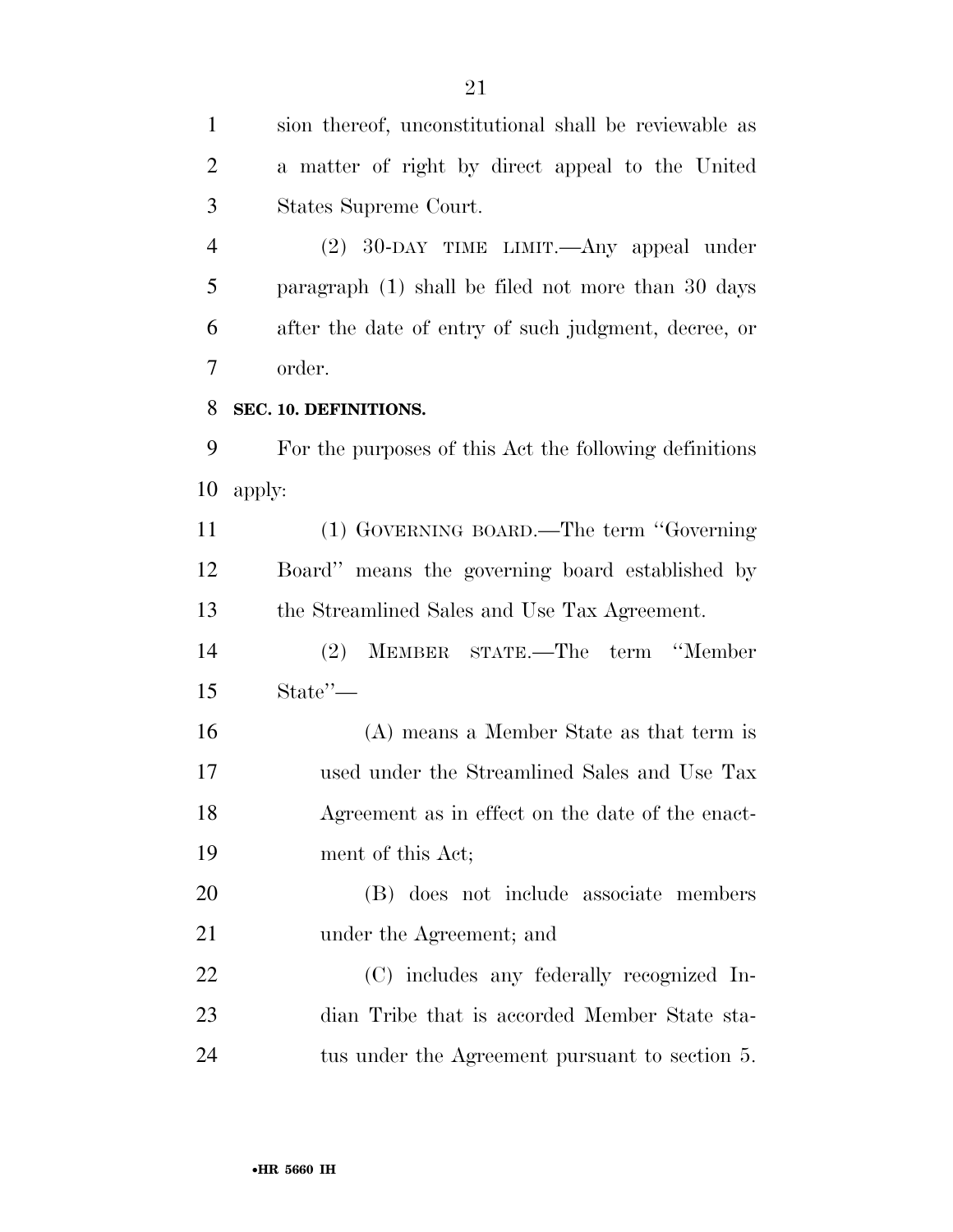(3) NONDISCRETIONARY DUTY OF THE GOV- ERNING BOARD.—The term ''nondiscretionary duty of the Governing Board'' means any duty of the Governing Board specified in the Agreement as a re- quirement for action by use of the term ''shall'', "will", or "is required to".

 (4) PERSON.—The term ''person'' means an in- dividual, trust, estate, fiduciary, partnership, cor- poration, limited liability company, or any other legal entity, and includes a State or local govern-ment.

 (5) REMOTE SALE.—The term ''remote sale'' refers to a sale of goods or services attributed to a particular Member State with respect to which a seller does not have adequate physical presence to establish nexus under the law existing on the day be- fore the date of the enactment of this Act so as to allow such Member State to require, without regard to the authority granted by this Act, the seller to collect and remit taxes covered by this Act with re-21 spect to such sale.

 (6) REMOTE SELLER.—The term ''remote sell-er'' means any seller who makes a remote sale.

 (7) STATE.—The term ''State'' means each of the several States, the District of Columbia, the